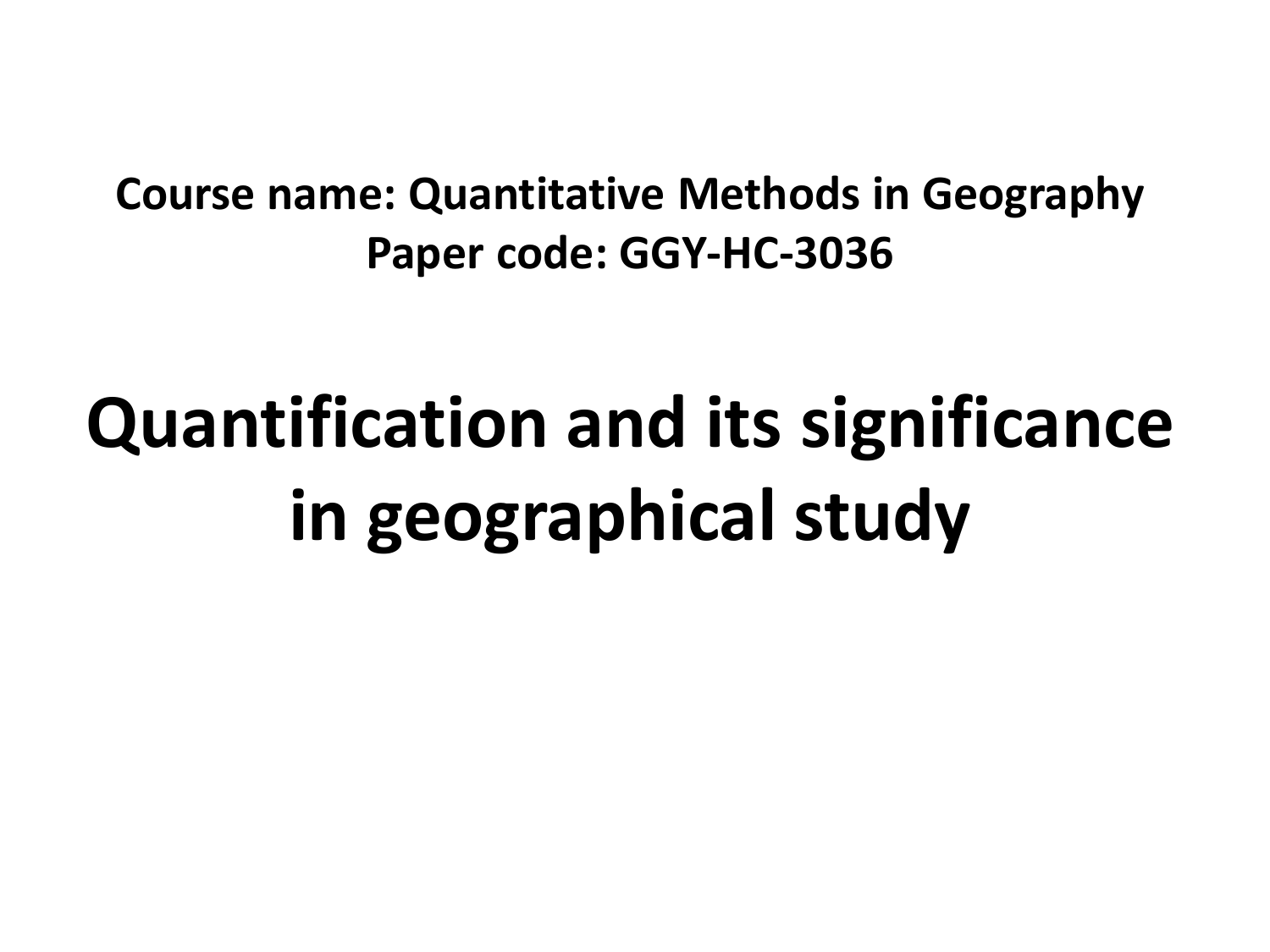- ➢ Geography is the science that describes the earth's surface and the relationship between earth, man, and his environment.
- $\triangleright$  What is where and how? What is where and why?
- ➢ Geography over the years faced varying degrees of difficulties in explaining and quantifying complex geographical phenomena in space.
- ➢ Over the years and more recently Geography has further extended its scope and interest in understanding more geographic knowledge with regard to multiple number to complexity of phenomena and at the same time concerned more than others with individual cases.
- ➢ Geography now is viewed as applied science which advocate for problem solving approach.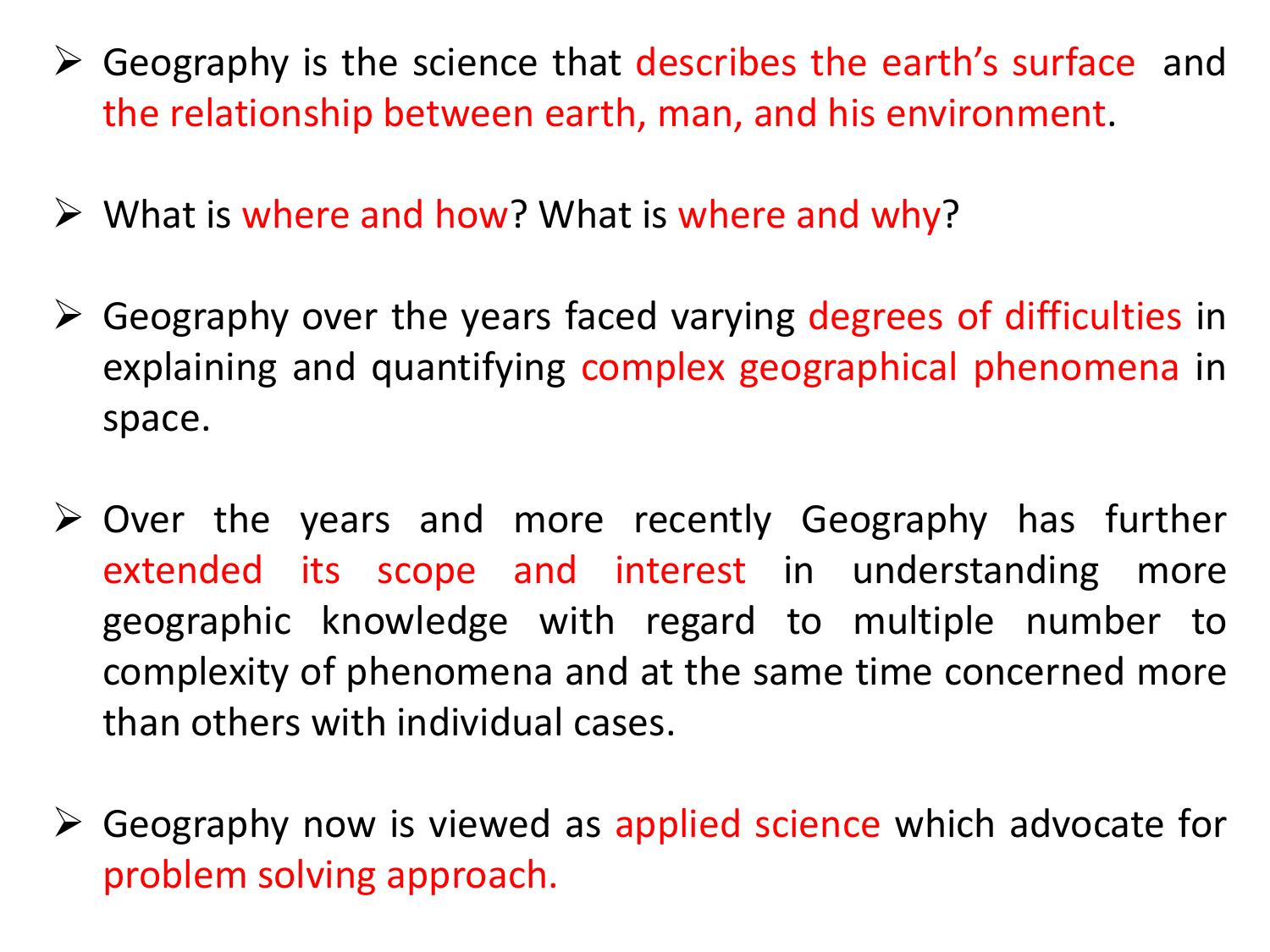- ➢ Aristotle, Ptolemy and many other geographical scholars having been confronted with different complex variables on the earth surface with unanticipated complexity such that the need to apply quantification in other to separate similar but varying geographical data became inevitably clear.
- $\triangleright$  Use of mathematical application in solving geographical data; relying on the improvement and the usefulness of geographical data in resolving complex geographical variables.
- $\triangleright$  The quantification method which deal with measurable data, can easily be quantifiable phenomena and as such can employ or use mechanistic, stochastic, statistics models and quantitative techniques in resolving such controversy in geographical explanation of phenomena in space.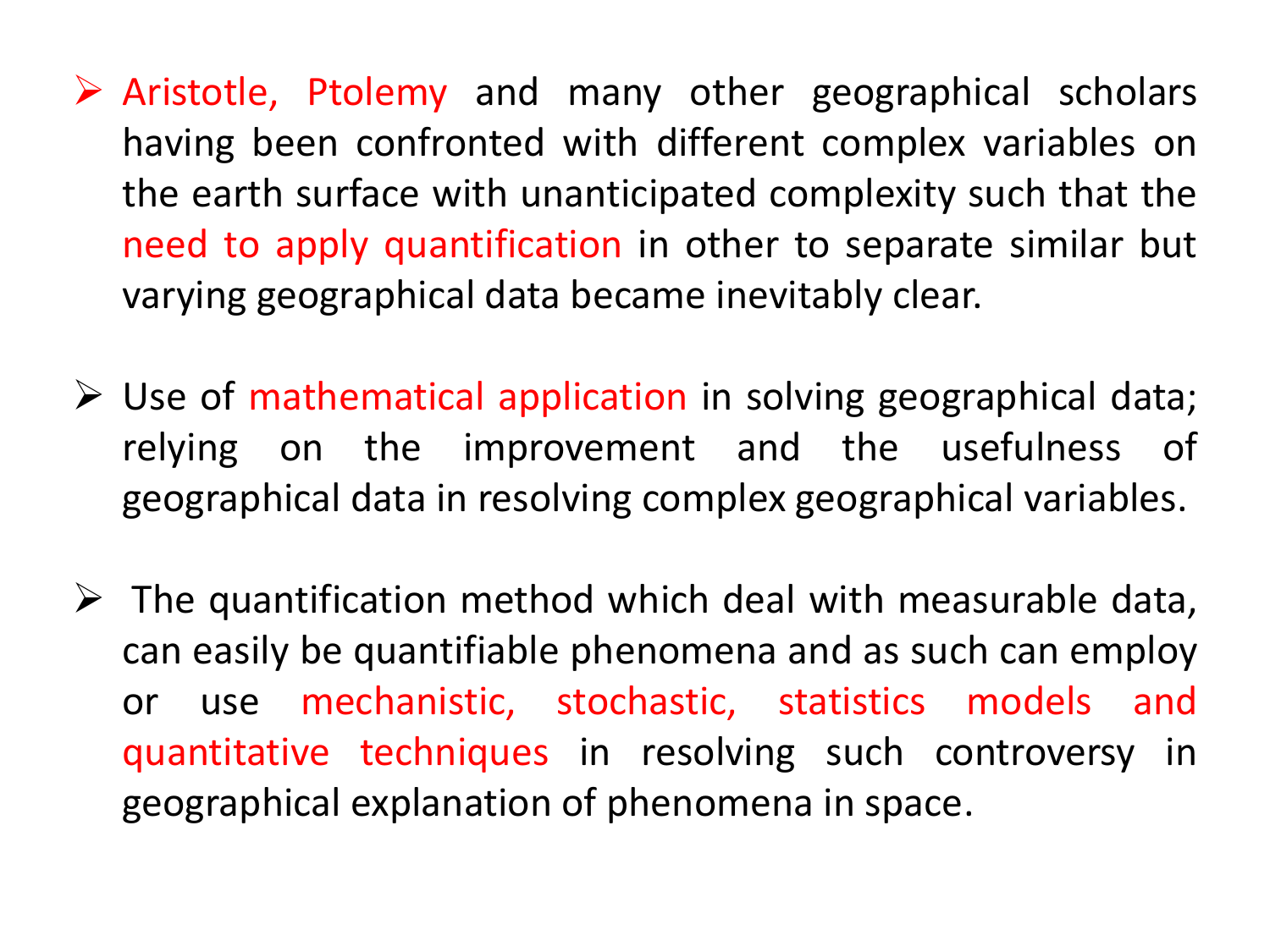## **Quantification in Geography**

- $\triangleright$  Geography as empirical science.
- ➢ From physical and human geography to man-environment relationship.
- $\triangleright$  The decade starting from 1950 witness what is referred to as the quantitative revolution in geography.
- $\triangleright$  The level of sophistication of the quantification technique involved in the handling of complex geographical phenomena in space which generate data analysis.
- ➢ The early geographers identified the need to apply quantification in geographical application of phenomena.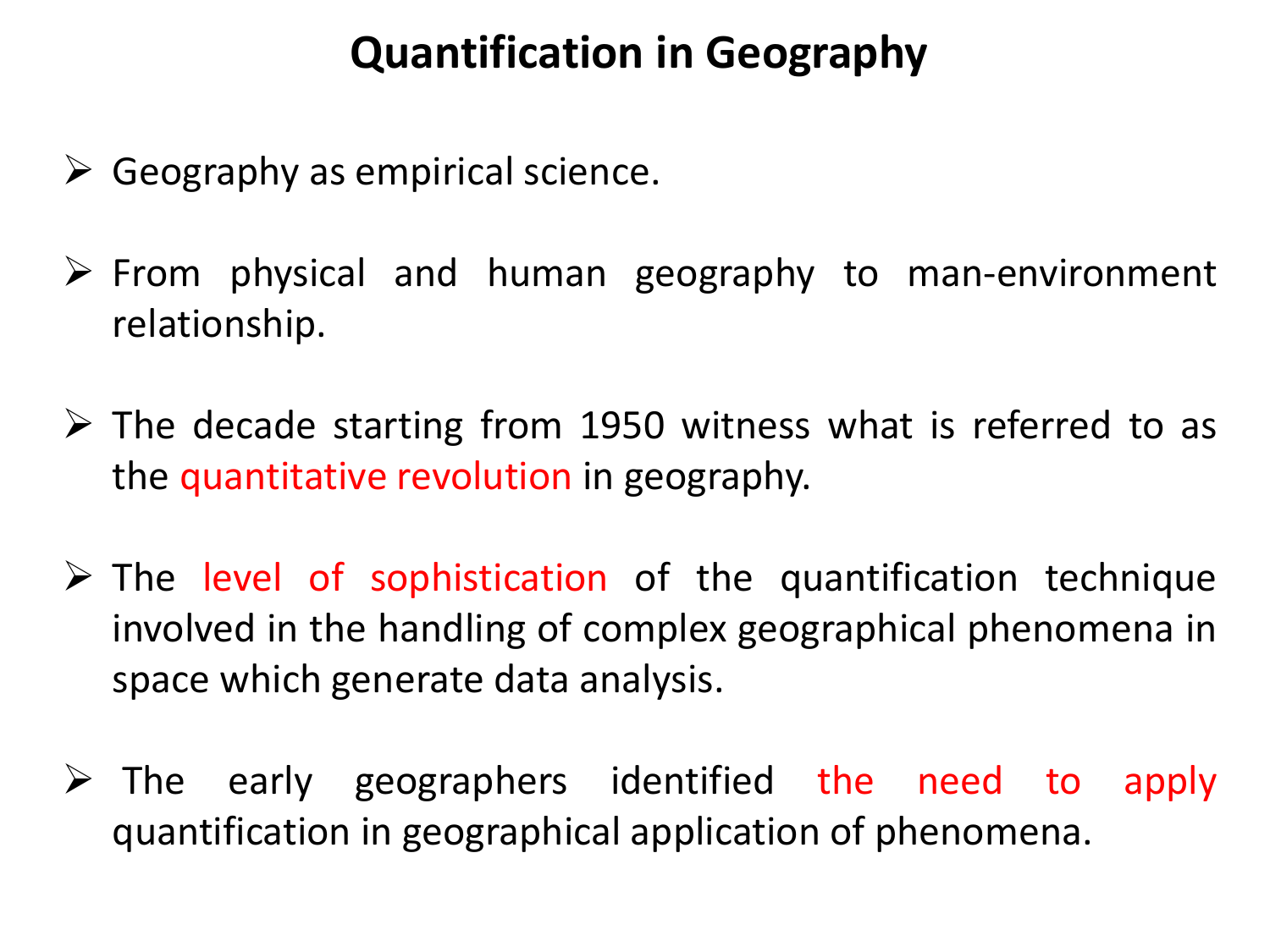- ➢ Plato, Aristotle, Ptolemy, Erasthotenes, Strabo, Kant, Humbolt, Ritter, Semple, Sauer, etc .
- $\triangleright$  Collection of data or information about the problem identified with a view to subjecting these data to the rigour of statistical analysis as a means to arriving at geographical truths of explanation.
- $\triangleright$  The geographical researcher does this through the use of two different data platform available at the disposal of geographical explanation; these data are the qualitative and quantitative data.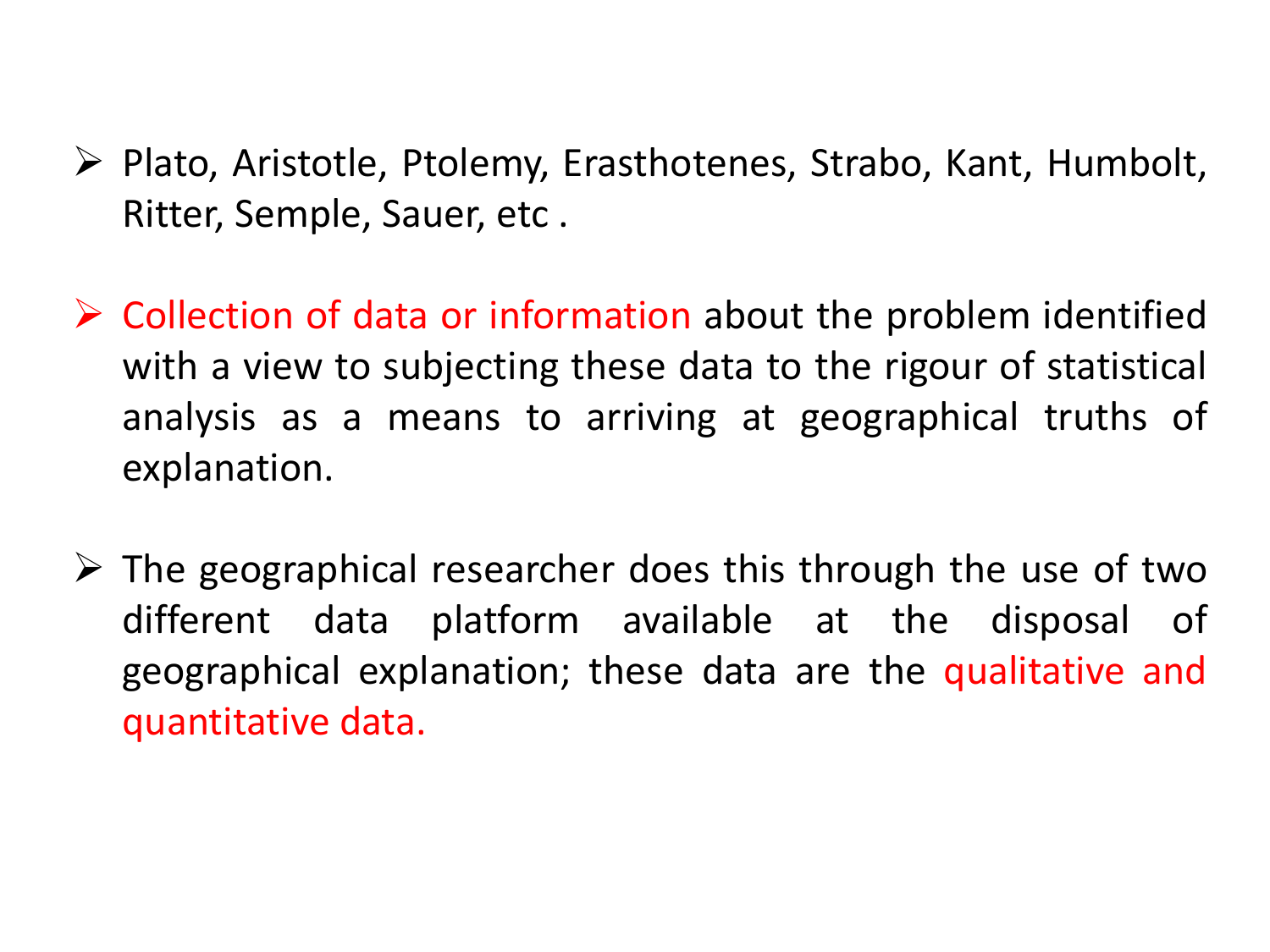#### **The Qualitative Data:**

- $\triangleright$  Observation with no notion of numerical magnitude.
- $\triangleright$  Data are measured on the nominal or ordinal scales.
- $\triangleright$  Normally nominal scales are mainly classified and there is no natural order between the categories which are also mutually exclusive, as no individual can belong to more than one category.
- $\triangleright$  E.g.: Individual eye colour: Red, white, green, brown, and yellow, Gender personality: Male, female, Types of chair: Plastic, ion, wood and rope, Building types: Glass, block, wood and metal building, Students result: Pass or fail.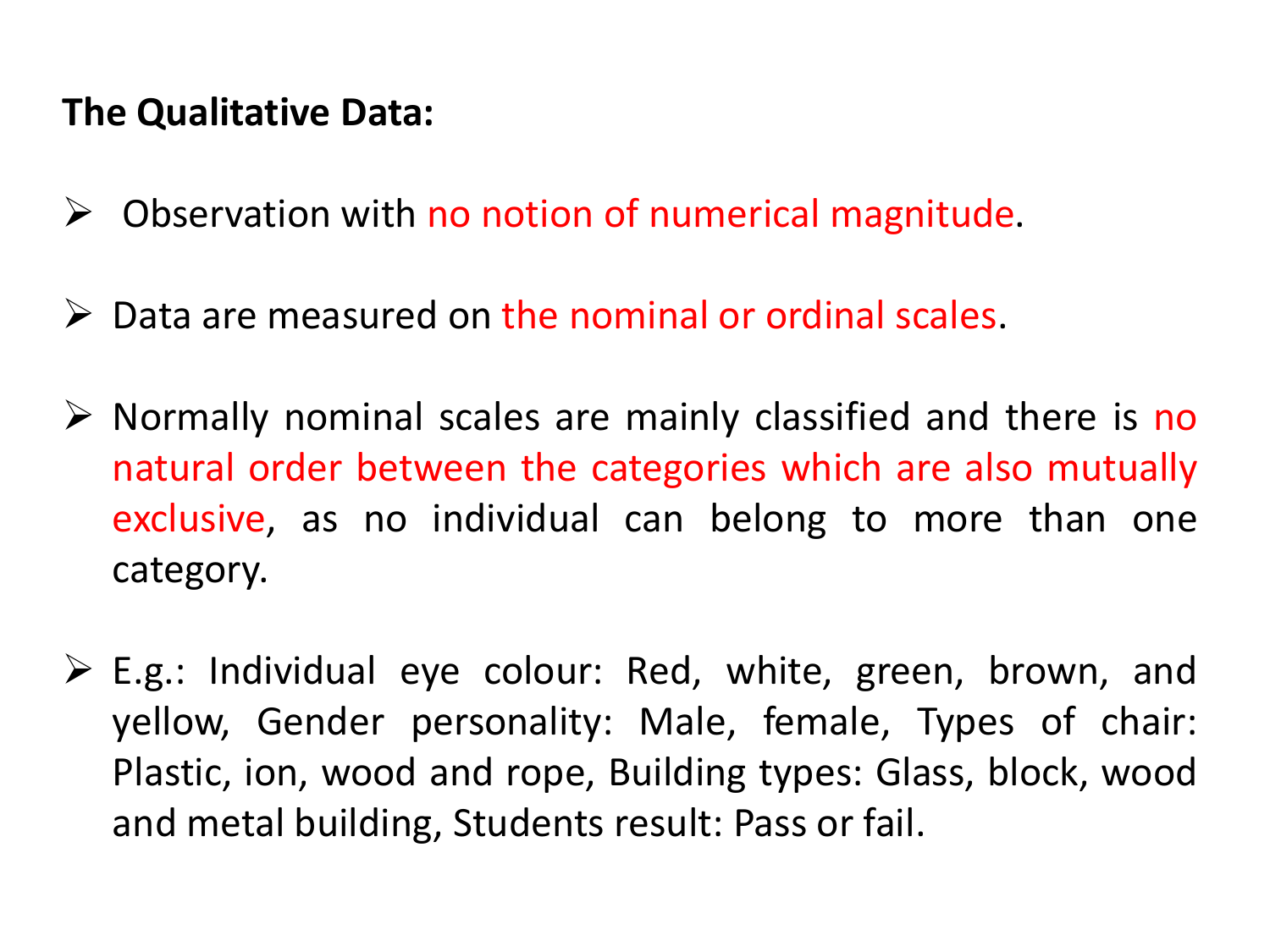$\triangleright$  In ordinary scale of measurements an ordering of data exists as such the mutually exclusive categories are graded and classified for categorical explanation of each of the data measurement. It is however sometimes referred to as ranking scale.

- $\triangleright$  E.g: Educational qualification: Teachers grade II certificate, NCE, B.Ed, B.Scor B.A, PGDE, Masters and PhD degrees, Socio-economic status: Rich, moderatly rich, poor, or high class, middle or low class, and Level of pain: Severe, moderate and mild, Death and survival.
- ➢ The assemblage of data collected on these scales are referred to as categorical data which is in turn quantified for either descriptive purpose or for drawing inferences or both.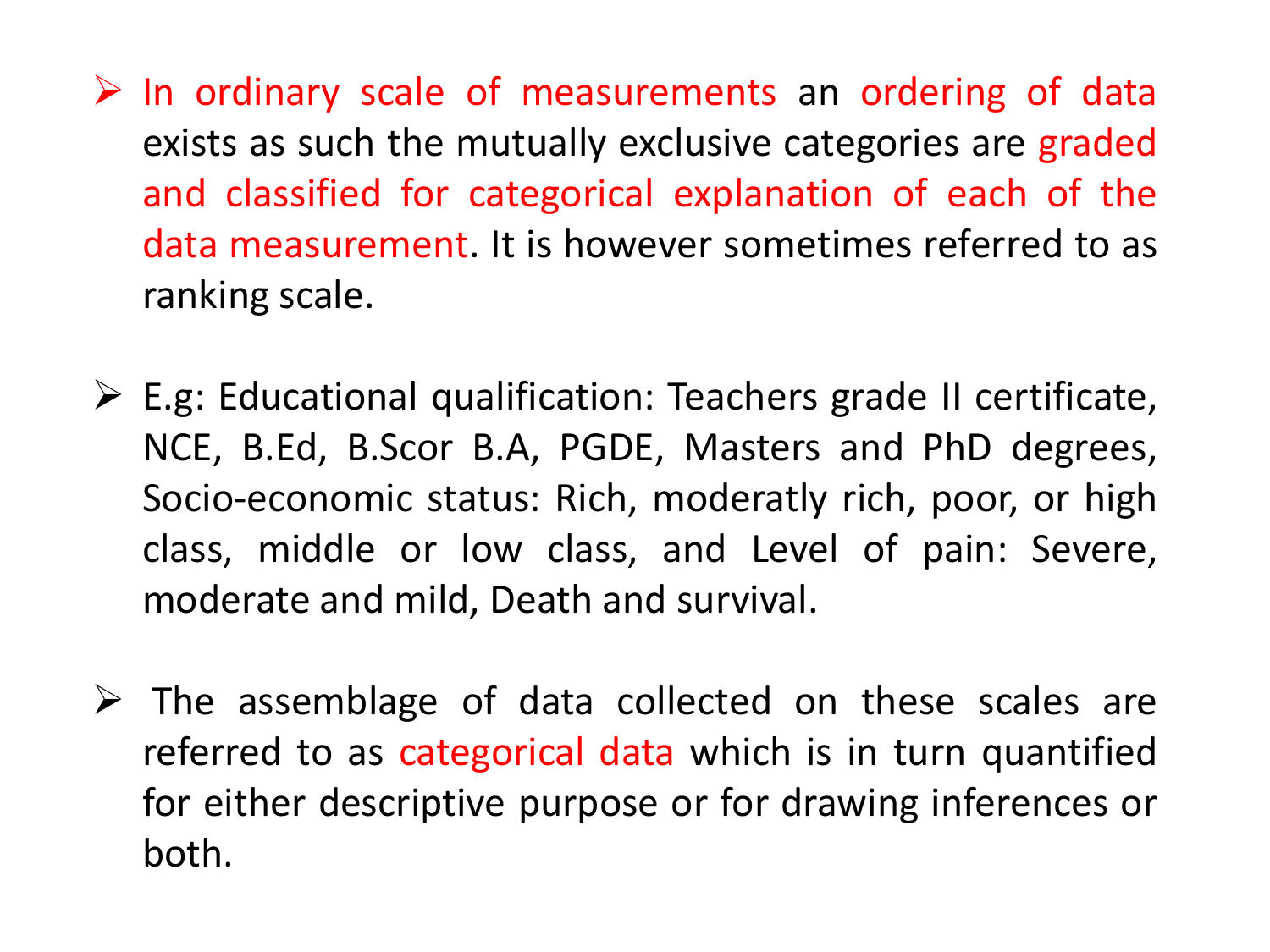#### **Quantitative data:**

- $\triangleright$  The quantitative data has the influence or notion of numerical magnitude. This is to say that the values are expressed in numbers such that the units of measurements are well known; this is because they are measured on the interval scale; even though they may have all the properties of norminal and ordinal scales.
- $\triangleright$  Any data on these scales of measurements are said to be discrete of the measurements are integers-assuming only whole numbers or counts. Examples are number of building in an area, number of students in a class.
- $\triangleright$  They are continues if the measurements can take on any value. A good example of this is the students score in a geography test, this is seen as a discrete variable while weight for instance is a continuous variable in this instance.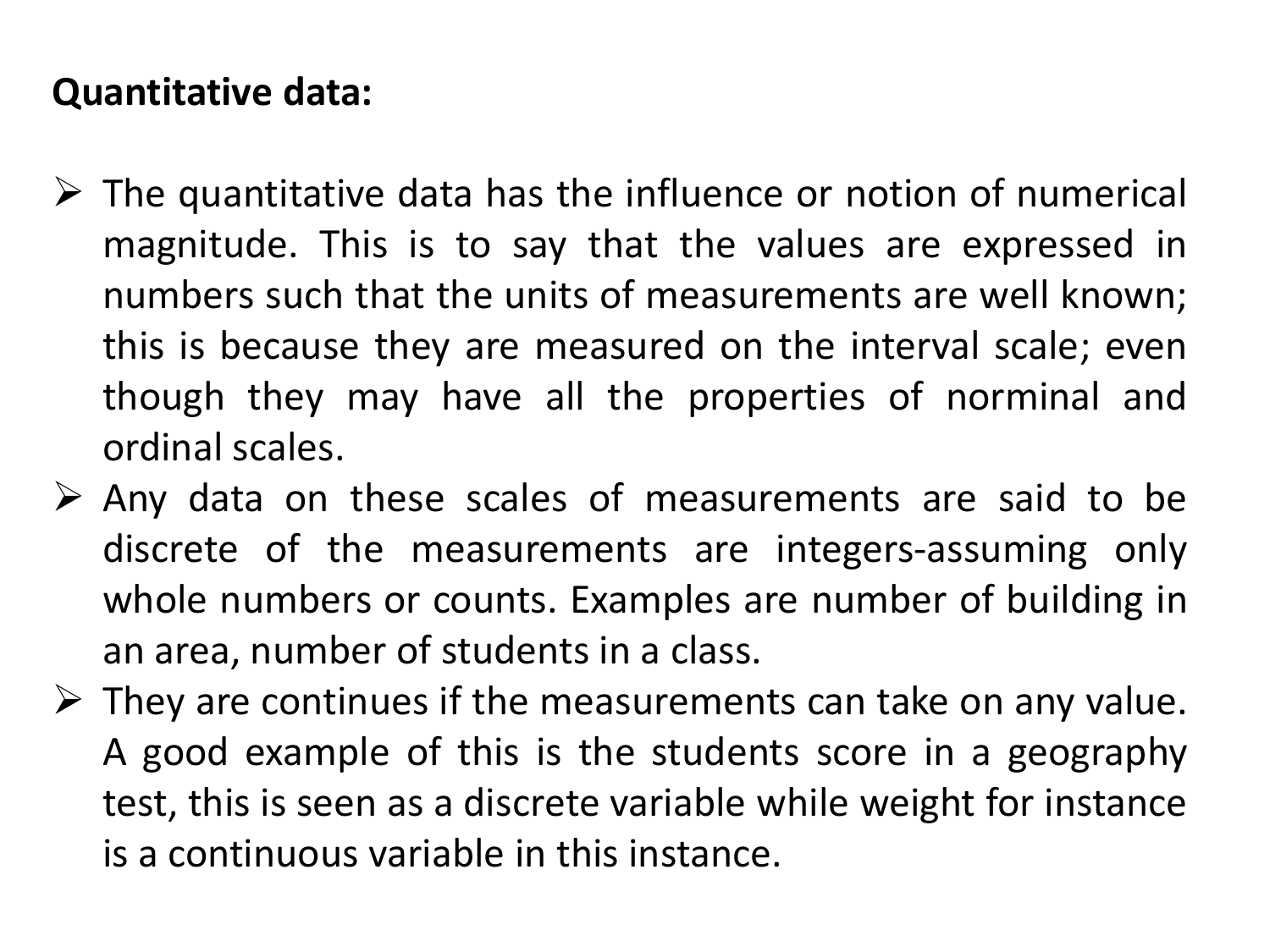The application of statistical and mathematical techniques theorems and proofs in understanding and explaining geographical systems is in its self quantification in geography; and these amount to counting figures or measuring how many cells you have in a specific tissues or culture.

- i. Land capability
- ii. Per-capita income
- iii. Percentage of share of work in secondary sector
- iv. Percentage index of industrialization and urbanisation
- v. Literacy rate
- vi. Index of income inequality
- vii. Share of the deprives community
- viii.Share of female workers in total female population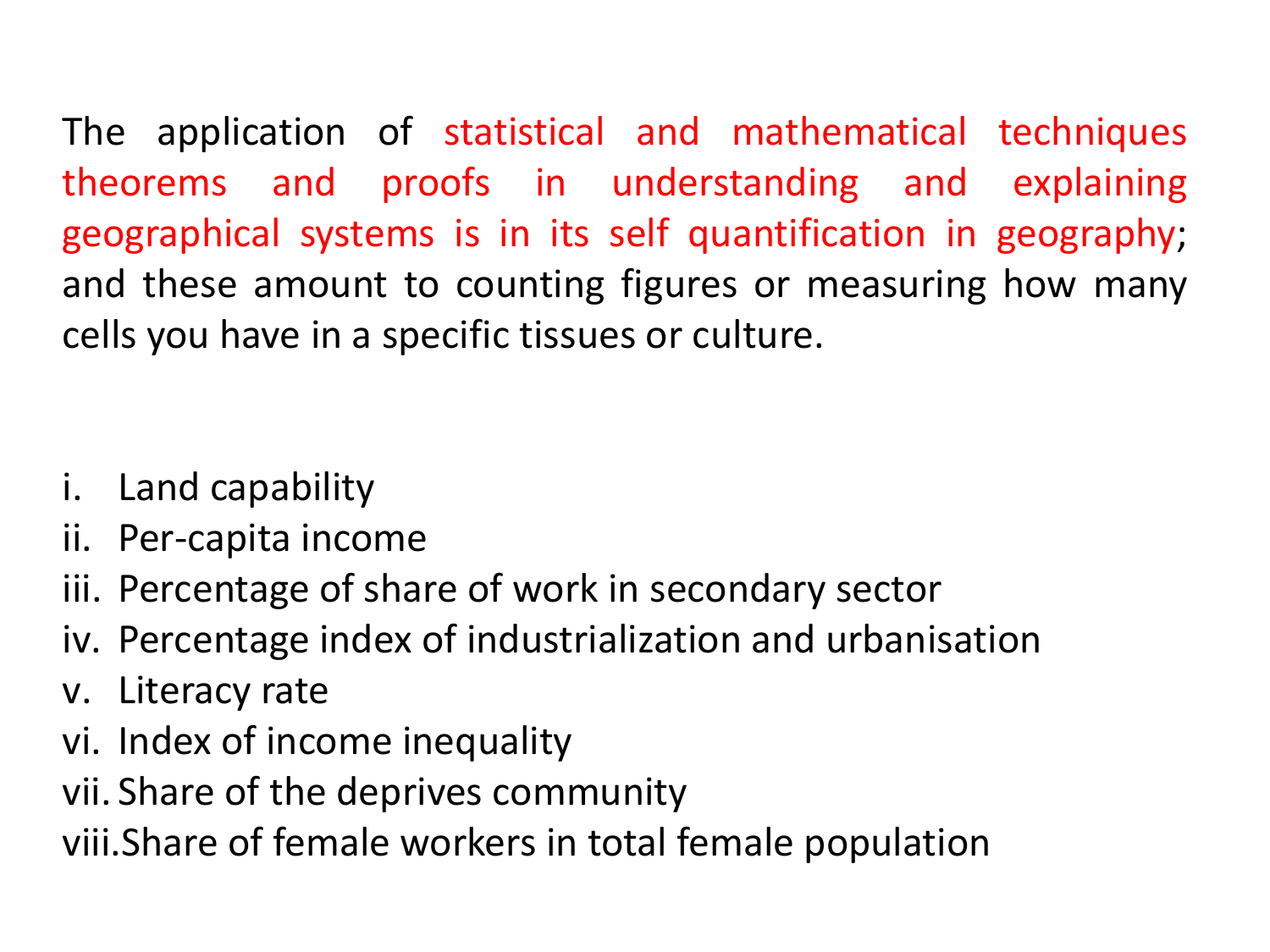# **Significance of quantification**

The quantification generally gives the following forms:

- i. To tabulate data methodologically and systematically.
- ii. To extract sample from a large and unmanageable universe in such a manner that anlaysis with the same become valid for the universe.
- iii. To identify, classify and extract the inherent characteristics of phenomena.
- iv. To study distribution frequency, gradient and measure of inequality among the variation of growth and development along the temporal scale variation, concentration, clustering and dispersion along the spatial scale.
- v. Analysing matrix of close across space and the characteristic of network.